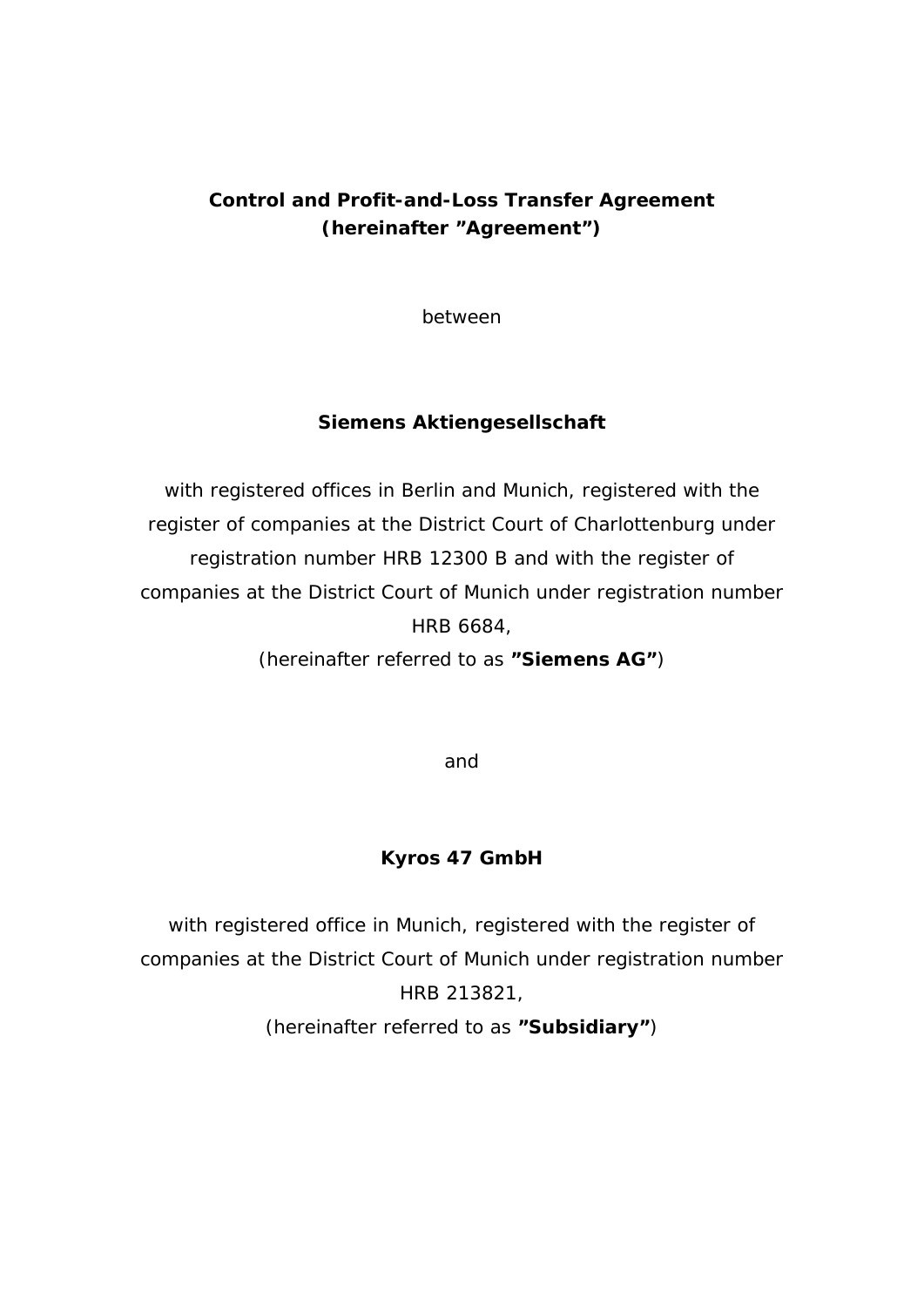#### **Preamble**

Siemens AG is the sole shareholder of the Subsidiary.

#### **Article 1 - Control**

- 1.1 The Subsidiary shall subordinate management of its company to Siemens AG.
- 1.2 Siemens AG shall accordingly have the right to give instructions to the Management of the Subsidiary on how the Subsidiary is to be managed. The Management of the Subsidiary shall be obliged to obey the instructions.

#### **Article 2 - Transfer of profits**

- 2.1 The Subsidiary undertakes to transfer its entire profits to Siemens AG in accordance with the provisions of Section 301 of the German Stock Corporation Act (AktG), as amended from time to time.
- 2.2 With the consent of Siemens AG, the Subsidiary may appropriate amounts from the annual net income to other retained earnings pursuant to Section 272 (3) of the German Commercial Code (HGB) insofar as this is permitted under commercial law and economically justified based on reasonable business judgment.
- 2.3 Upon request by Siemens AG, amounts appropriated to other retained earnings pursuant to Section 272 (3) of the German Commercial Code (HGB) during the term of the Agreement shall be released and used to compensate an annual net loss or be transferred as profits. The transfer of capital reserves and retained earnings existing prior to the date of the Agreement shall be excluded.
- 2.4 At the request of Siemens AG, profits shall be transferred in advance during the year, if and to the extent this is legally permissible.
- 2.5 If the Agreement does not end prior to the expiration of the Subsidiary's fiscal year, the entitlement to the transfer of profits shall arise at the end of the Subsidiary's fiscal year and shall be due taking that date as value date.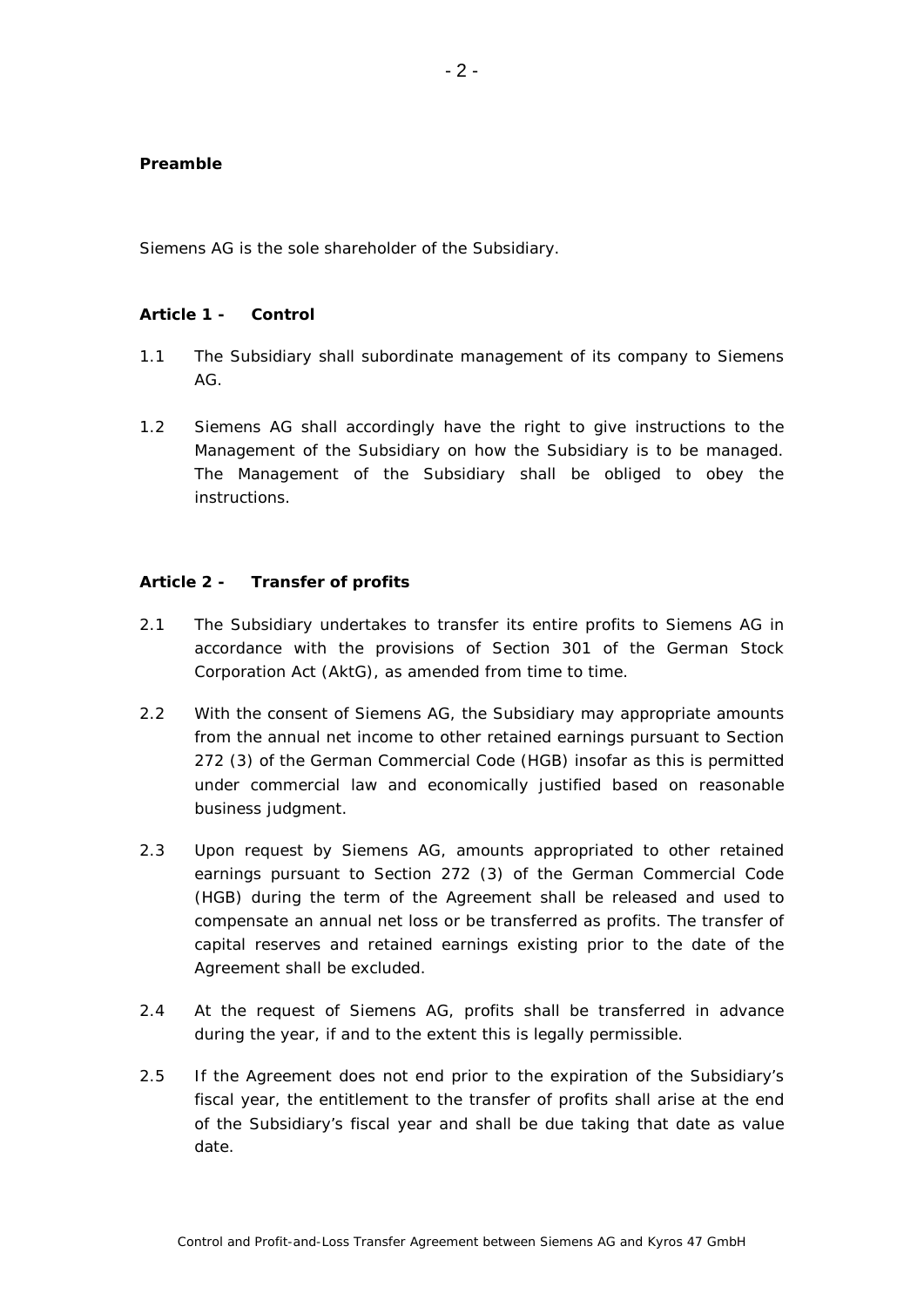2.6 The obligation to transfer profits shall apply retroactively as of the beginning of the Subsidiary's fiscal year in which the Agreement becomes effective in accordance with Article 4.1.

## **Article 3 - Assumption of losses**

- 3.1 Siemens AG shall be obliged to assume the losses of the Subsidiary in accordance with the provisions of Section 302 of the German Stock Corporation Act (AktG), as amended from time to time.
- 3.2 If the Agreement does not end prior to the expiration of the Subsidiary's fiscal year, the entitlement to the assumption of losses shall arise at the end of the Subsidiary's fiscal year and shall be due taking that date as value date.
- 3.3 The obligation to assume losses shall apply retroactively as of the beginning of the Subsidiary's fiscal year in which the Agreement becomes effective in accordance with Article 4.1.

### **Article 4 - Effectiveness and term**

- 4.1 The Agreement becomes effective upon registration in the register of companies at the registered office of the Subsidiary.
- 4.2 The Agreement shall be concluded for an indefinite period of time. It may be terminated ordinarily upon three (3) months' notice prior to the end of the Subsidiary's fiscal year, but for the first time to the end of the Subsidiary's fiscal year that ends at least five (5) years in time after the beginning of the Subsidiary's fiscal year in which the Agreement became effective. In addition to the above notice period, Siemens AG can terminate the Agreement ordinarily after the minimum term specified in the above sentence expires upon two (2) weeks' prior notice.
- 4.3 The right to terminate the Agreement for good cause without observing a notice period shall remain unaffected. Good cause shall exist in particular if Siemens AG no longer holds the majority of the voting rights or capital stock in the Subsidiary, Siemens AG disposes of or contributes the shares in the Subsidiary, Siemens AG or the Subsidiary is merged, split up or liquidated or insolvency proceedings are instigated on the assets of Siemens AG or of the Subsidiary or an outside shareholder takes a stake in the Subsidiary for the first time within the meaning of Section 307 of the German Stock Corporation Act (AktG). In the event that the shares are disposed of, Siemens AG may also terminate the Agreement with effect from the effective conclusion of the promissory agreement relating to disposal of the shares in the Subsidiary.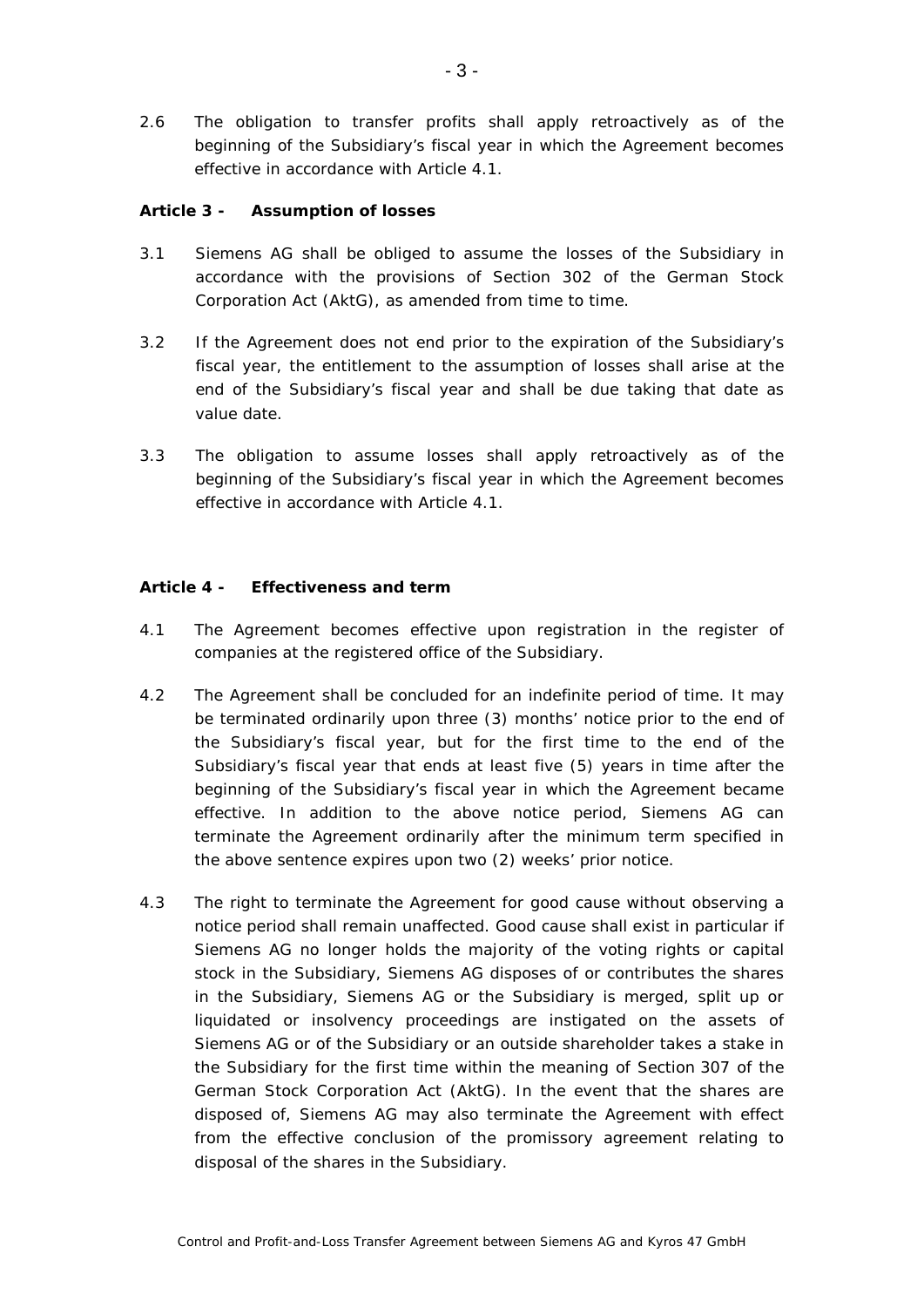4.4 Notice of termination of the Agreement shall be given to the other party in writing.

## **Article 5 - Final provisions**

- 5.1 The interpretation of individual provisions of the Agreement shall be subject to Section 14 and Section 17 of the German Corporation Tax Act (KStG), as amended from time to time.
- 5.2 Should any provision of the Agreement be or become ineffective or unenforceable in whole or in part or should the Agreement contain a gap, this shall not affect the validity of the remaining provisions of the Agreement. In place of the ineffective or unenforceable provision, the parties shall agree on an effective or enforceable provision which in its economic effect comes as close as legally possible to that of the ineffective or unenforceable provision. In the event of a gap in the Agreement, the parties shall agree on a provision that would have been intended, in light of the object and purpose of the Agreement, had they considered the point on concluding the Agreement.
- 5.3 If, under the terms of the Agreement, a declaration is to be made in writing, such a declaration shall be signed by the declaring party, signing his/her name in his/her own hand, and transmitted to the other party as an original. The written form described above may not be replaced by the electronic form.
- 5.4 Place of performance and jurisdiction for both parties shall be Munich.

Munich, November 26, 2014

## **Siemens Aktiengesellschaft**

Signed Signed Signed Signed Signed Signed Signed Signed Signed Signed Signed Signed Signed Signed Signed Signed Signed Signed Signed Signed Signed Signed Signed Signed Signed Signed Signed Signed Signed Signed Signed Signe

Kaeser **Dr. Thomas**